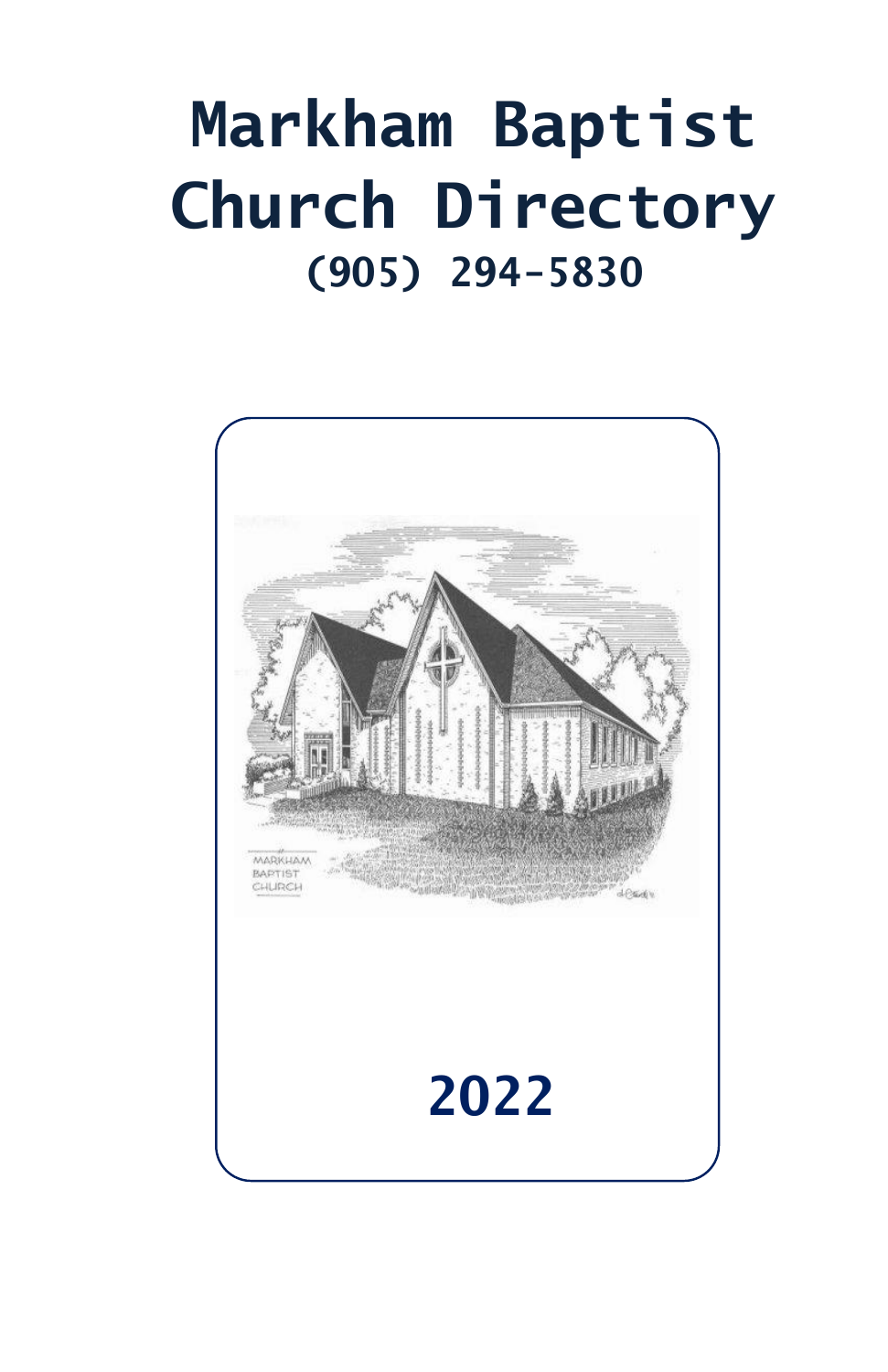This directory contains the addresses, phone numbers and e-mail addresses of our Markham Baptist Church family. Every effort has been made to ensure that this information is accurate and up-to-date.

However, if you wish to correct any information contained in this directory, please let us know: (905) 294-5830 ext. 103 or admin@markhambaptist.org.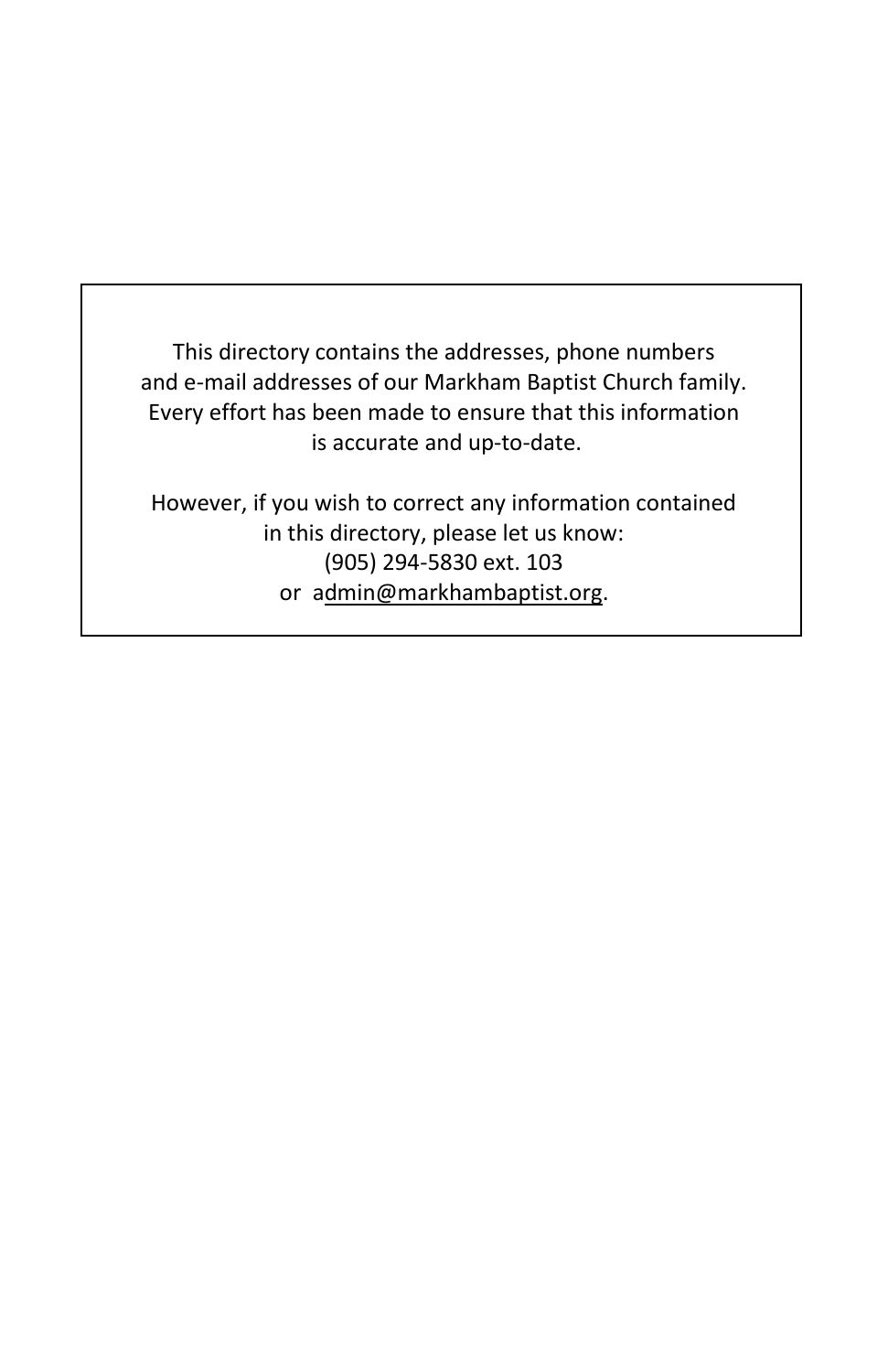## MARKHAM BAPTIST CHURCH

### **Staff**

Pastor

Rev. Craig Rumble p*astor@markhambaptist.org*

Alexandra Vega *admin@markhambaptist.org* Office Administrator

Youth Ministry Leader

Victoria Doran *loft.mbc@gmail.com*

#### Deacons

Barbara Lake (Chair) Elisabet Serio Lois Fagan Paul Stevens Christina Kerr Christine Wang

### Church Council

| Patricia McGee        | Moderator                             |
|-----------------------|---------------------------------------|
| Valerie Milligan      | Director                              |
| Lois Fagan            | Director                              |
| Jean Braithwaite      | Director                              |
| <b>Marion Waldron</b> | Treasurer                             |
| Barbara Lake          | Chair, Deacons                        |
| John Riley            | Chair, Management                     |
| Gihani de Silva       | <b>Church Clerk</b>                   |
| Sheila Stevens        | Chair, Nominating                     |
| <b>Tony Serio</b>     | Chair, Christian Education & Outreach |
|                       |                                       |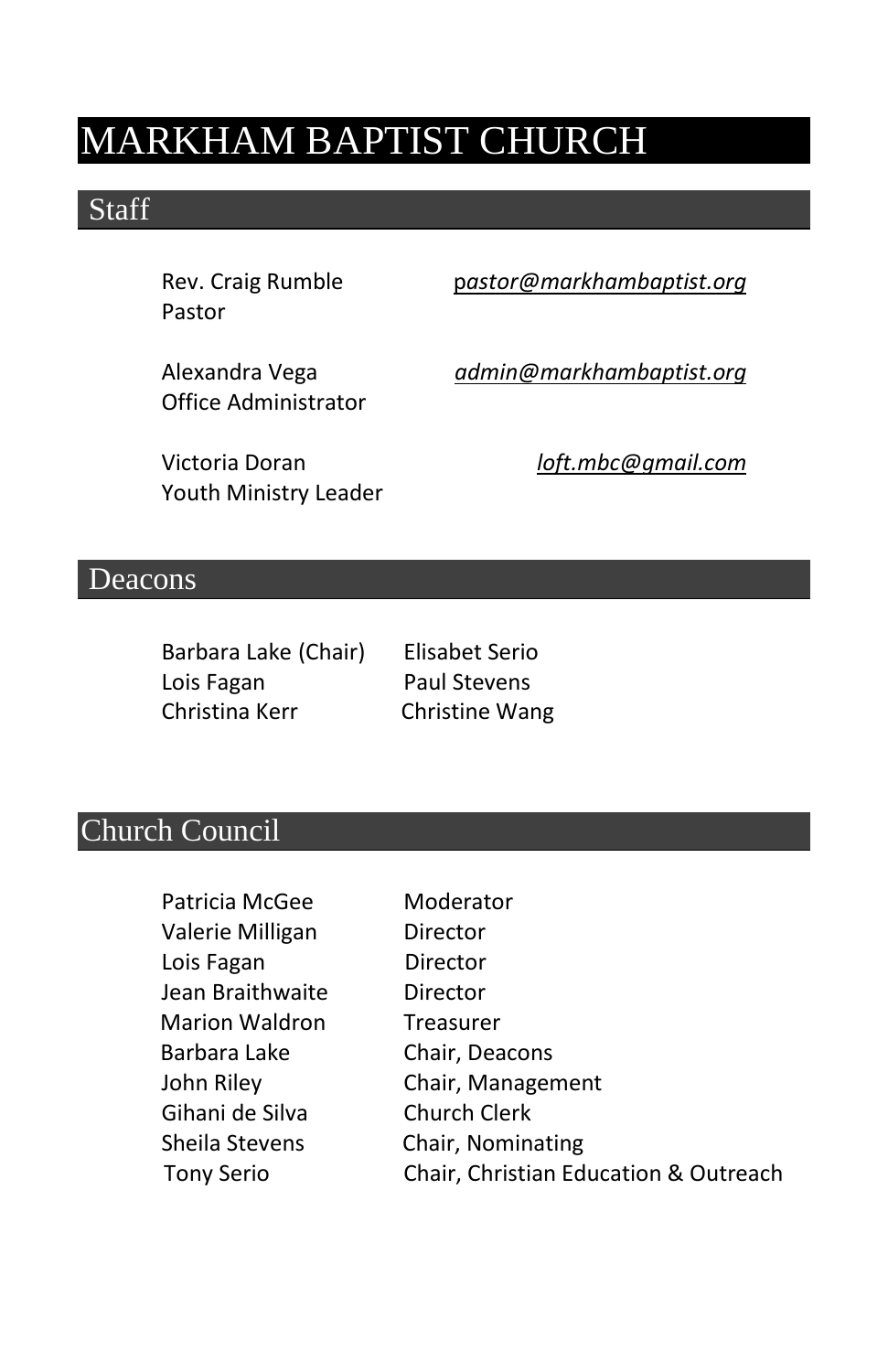### **A**

### **AJAKAIYE, Friday & Blessing**  Divine, Maxwell 118 Parkway Avenue Markham, ON L3P 2H3 **(437) 998-4814** friday.prosper@yahoo.com

divinendelight@gmail.com

### **AKINLADE,**

**Temijuyin** 22 Sir Galahad Place, Markham, ON L3P 2H6 **(416) 833-0780** juyiakinlade@gmail.com

### **ALPHONSO,**

#### **Lawrence & Pauline**

6021 Main Street Apt. 201 Stouffville, ON L4A 3P3 **(647) 273-2602** Pfranc237@gmail.com

### **ATTEWELL,**

**Howard & Lynda** Heather, Derek, Bryan 80 Tunney Crescent Markham, ON L3P 4L3 **(905) 471-6464** lynda\_attewell@hotmail.com electricdesign@rogers.com

### **ATTEWELL,**

**Heather** heather.attewell@gmail.com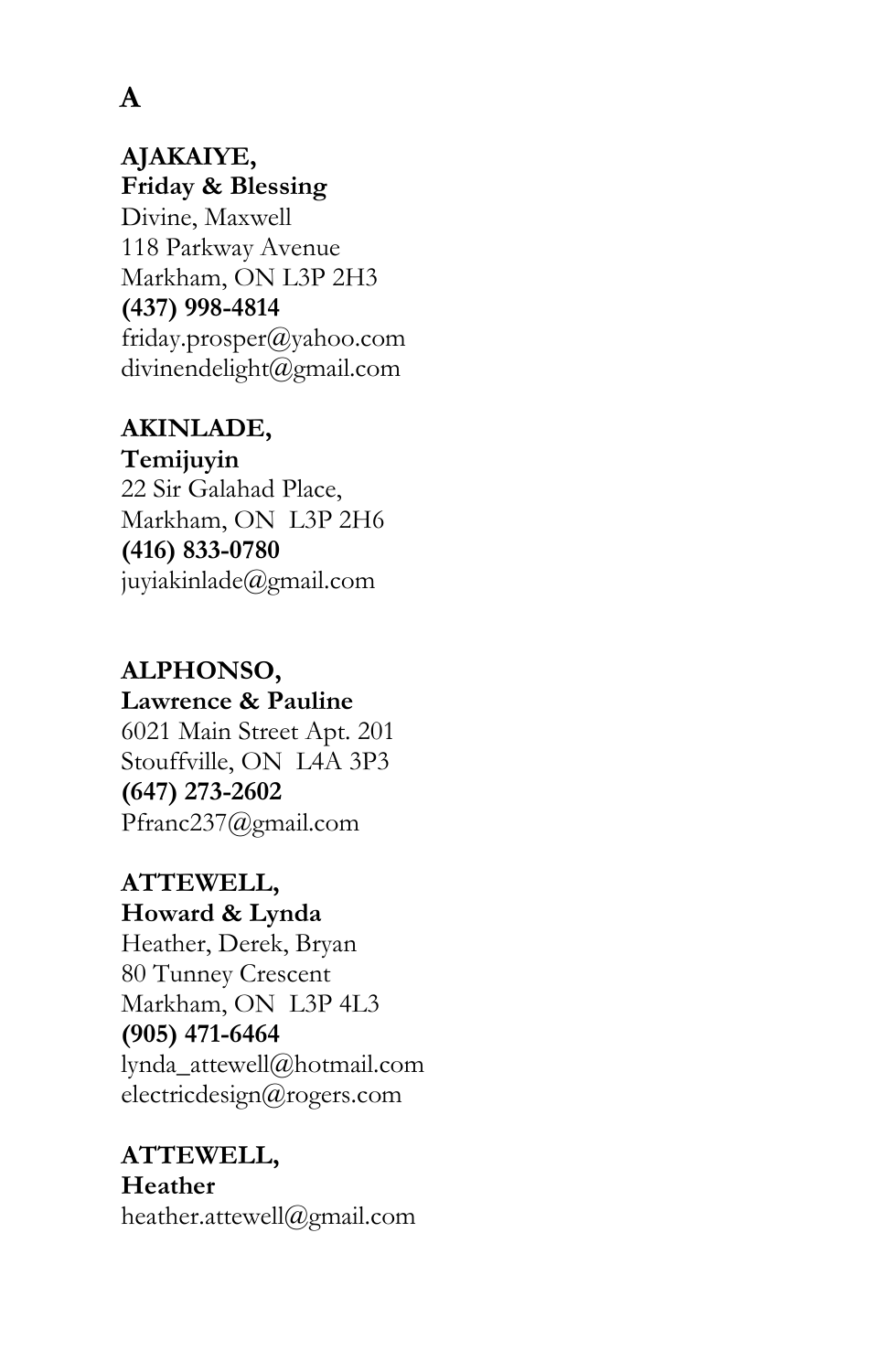### **BAXTER, Kevin & Jennifer**

Anabelle, Fiona 6 Riverview Road Markham, ON L3P 1E5 **(905) 472-3448** jennjbaxter@gmail.com kevin@stouffvilletoyota.ca

### **BAXTER,**

**Sheila** Toffee (Pet Dog) 1 Sir Galahad Place Markham, ON L3P 2H5 **(905) 472-6564**

#### **BHAGWANDIN Martin & Maria**

Logan 54 Wootten Way North Markham, ON L3P 2Y4 martinb117@gmail.com m.giannis18@gmail.com **(905) 472 0541 – 1 (646) 505 8943**

### **BEAN, John & Carol** 2 Christman Court Markham, ON L3P 3C8 **(905) 294-7354** cbeann236@yahoo.ca

### **BELL,**

**Joe** 15055 Yonge St Aurora, ON L4G 6T4 **(905) 727-2952**

### **B**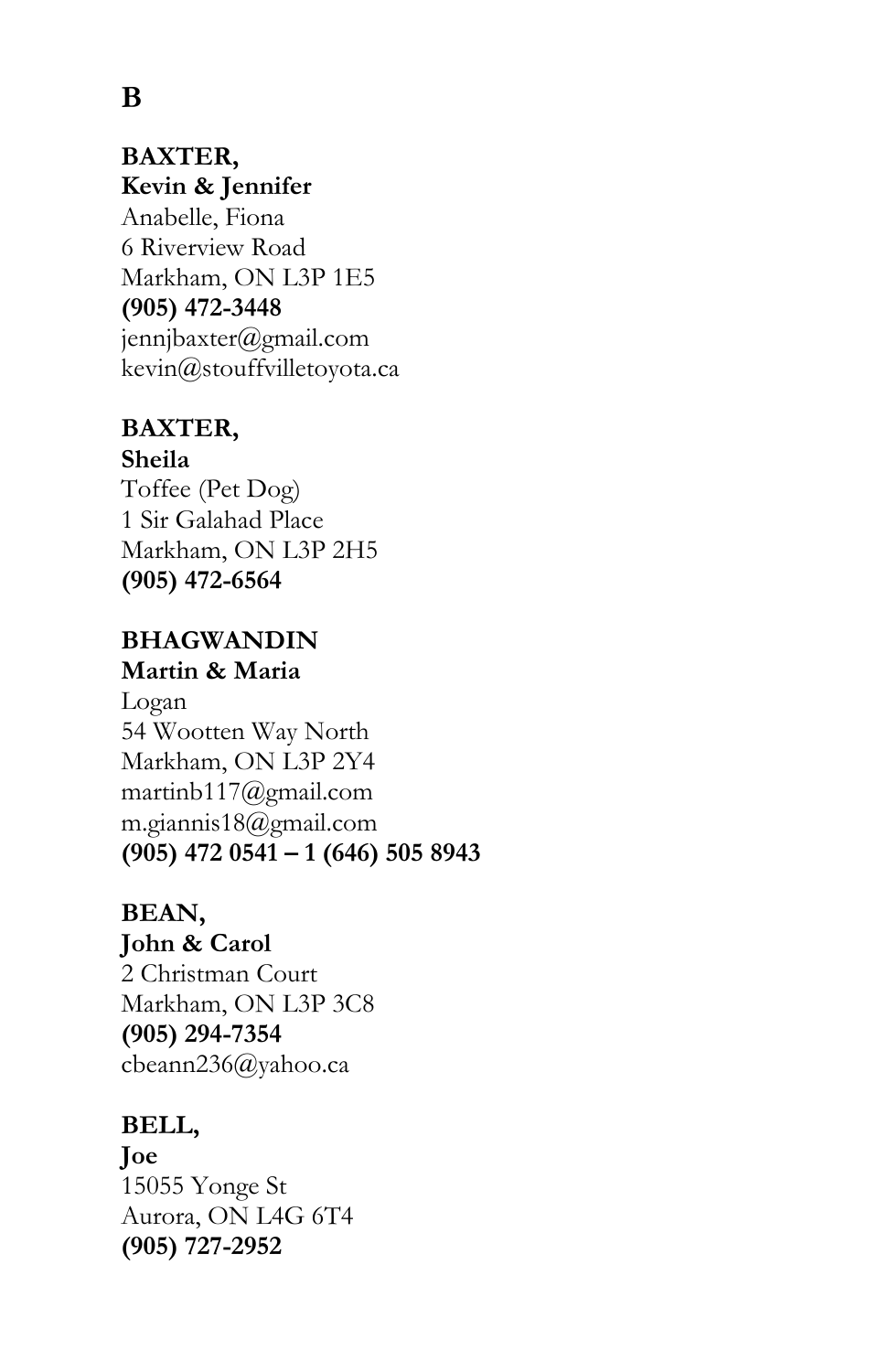### **BICLAR, Pepito & Lizette** Jed & Jacob 149 Ramona Boulevard Markham, ON L3P 2K9 **(905) 554-0609 – (416) 561-4026**

nudgebiclar@rogers.com

### **BRAITHWAITE, Stephen & Jean**

Richard, Lindsay 89 William Honey Court Markham, ON L3S 2M2 **(416) 993-7323** (Jean) **(416) 571-61 21** (Steve) jean@jaybeeweb.com braithwaite075@gmail.com

### **BUGAYONG, Alfredo & Jennifer**

Justice, Kage 69 Littleleaf Crescent Markham, ON L3S 4G1 **(905) 294-7464** jing.bugayong@hotmail.com alfredo.bugayong@hotmail.com

### **C**

**CAMPBELL, Ina** 21 James Speight Road Markham ON L3P 3G3 **(905) 294-1332** ina.campbell@sympatico.ca

#### **CHAN, Claire**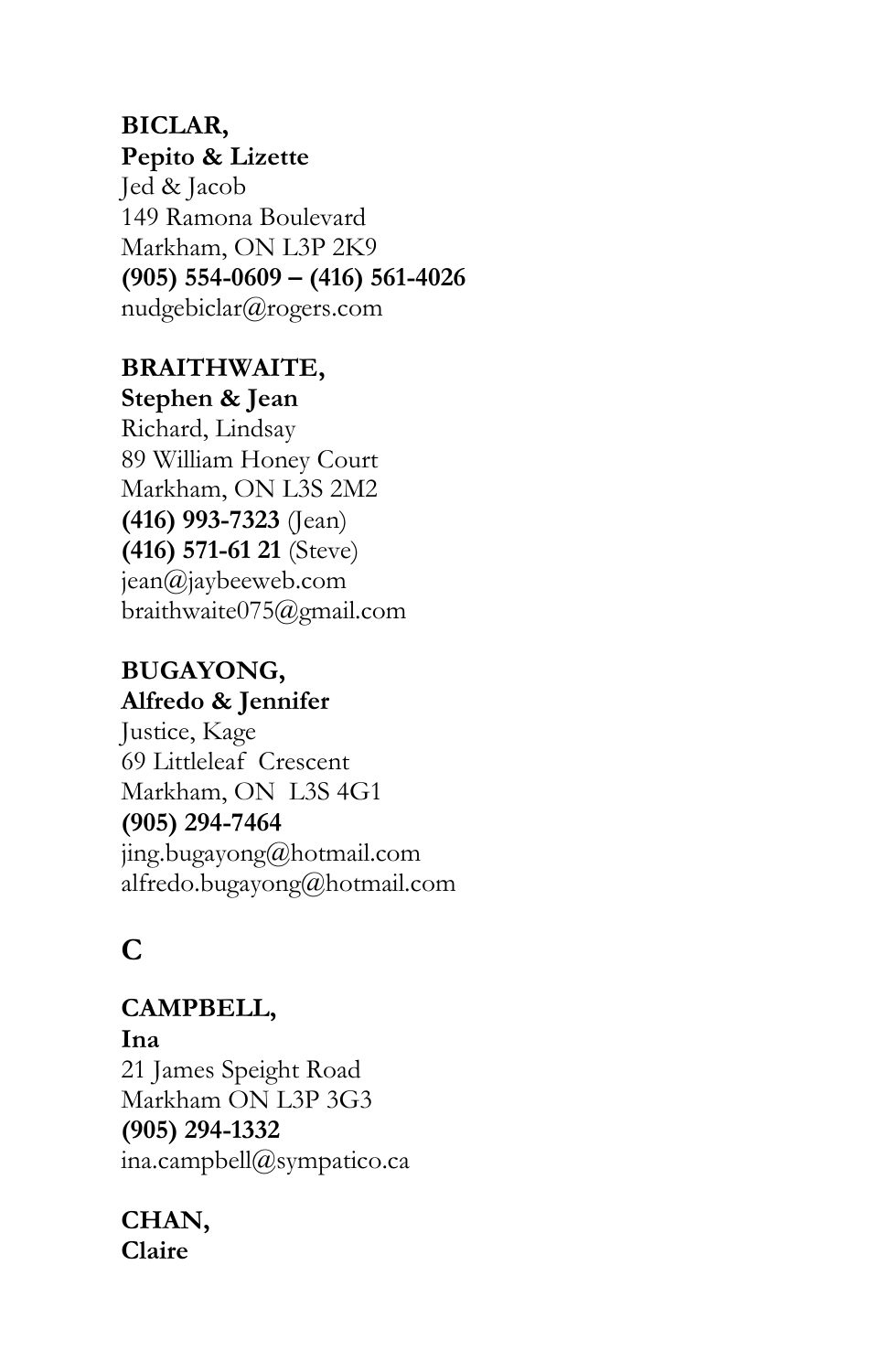35 Ramona Boulevard Markham, ON L3P 2E3 **(647) 206-2932** letslink@hotmail.com

**CAWFIELD, Scott & Dianna** 33 Brooksbank Cresc. Ajax, On L1S 3R6 **(905) 427-5089** sbcawfield@rogers.com

### **COLUCCI - SERIO Carmela** 2970 Bur Oak Avenue (Unit B) Markham, ON L6B 1B6 **(647) 515-5044**

### **COLPHON,**

**Clifford & Joy** 123 Shady Oaks Avenue. Markham, ON L6B 0P7 **(905) 472-5775** candjcolphon@hotmail.com

**CSERZA, Robert (416) 887-2715**

### **CURRIE, Ruth**  25 Silver Springs Boulevard Unit 612 Scarborough, ON M1V 1M9 **(416) 291-4885** [ruthcurrie@sympatico.ca](mailto:ruthcurrie@sympatico.ca)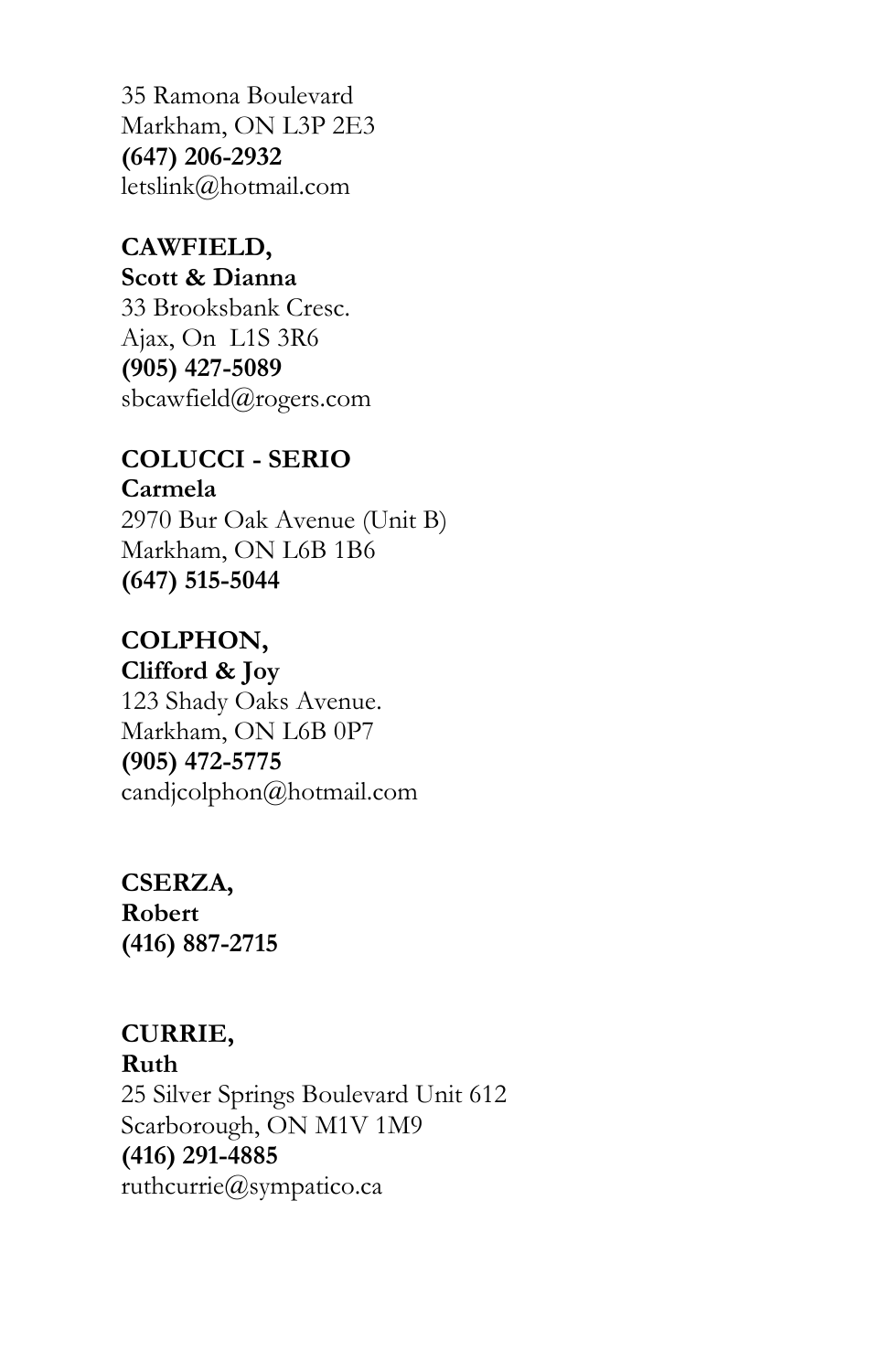### **D**

**De BRUIJN, John & Stephanie** 9 Coulson Ct Markham, ON L3P 6G7 **(905) 294-8479** john@debruijn.org steph@debruijn.org

#### **DE SILVA, Kishan & Gihani**

Kimali 65 Country Glen Road Markham, ON L6B 1B6 **(905) 294-5011** gihanidesilva@hotmail.com desilvakishan@hotmail.com

### **DODHAM,**

**Edna** 25 Second St, Unit. 373 Bethany Manor - Unionville, ON L3R 5K5 **(905) 477-6419**

#### **DODHAM,**

**Karl** 15 Phenix Drive Scarborough ON M1N 3H7 **(416) 693-2654** karlraymond63@gmail.com

### **DORAN, Kevin** 113 Wootten Way N Markham, ON L3P 4C5 **(905) 294-5895 (416) 540-0855**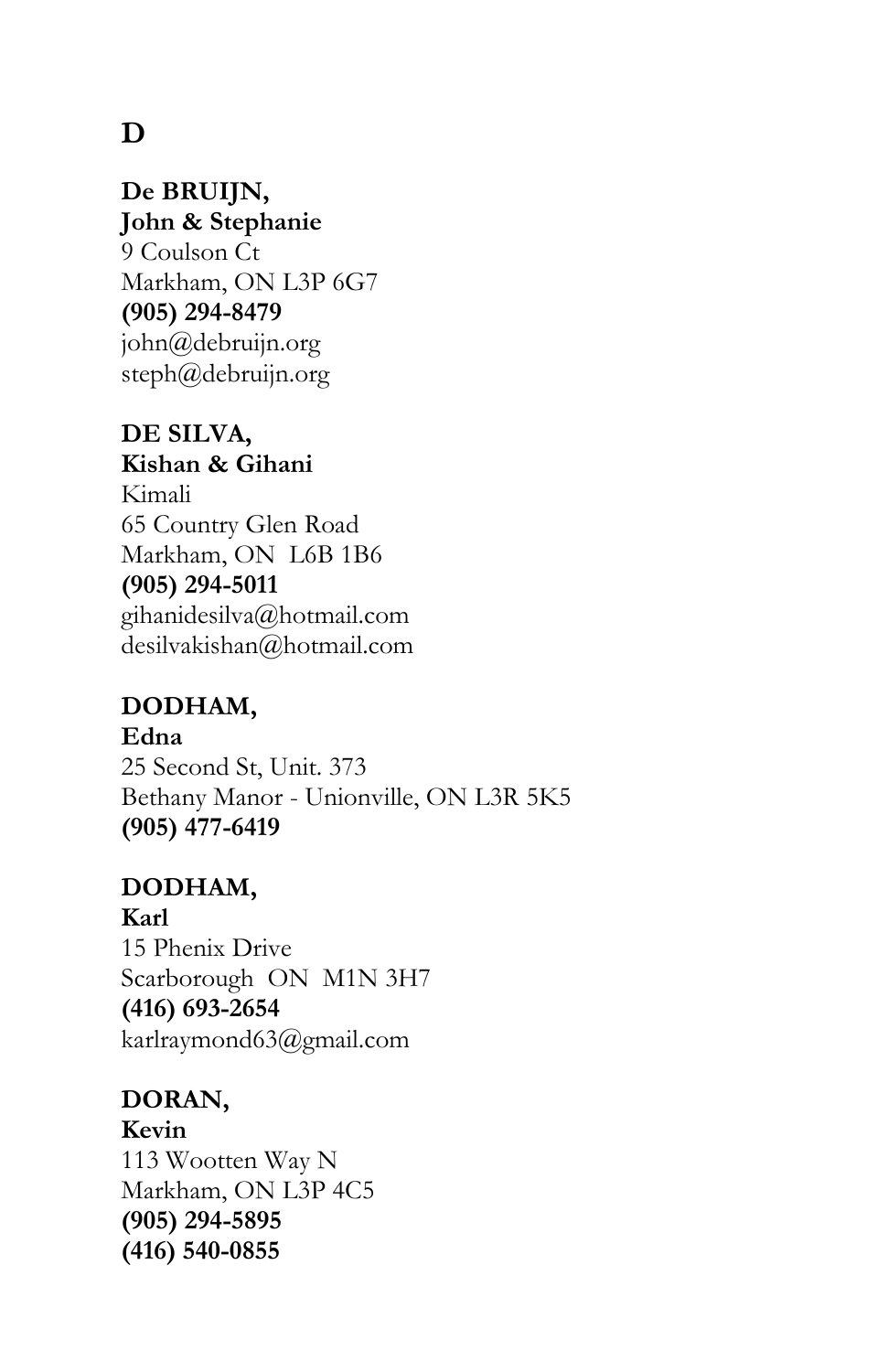kdoran@rogers.com

**DORAN, Patrick & Victoria** Jackson, Carter, Mackenzie 112 Timber Mill Ave. Whitby, ON L1R 2H4 **(416) 985-8824** (Pat) **(905) 409-3134** (Victoria) patrickdoran@live.com loft.mbc@gmail.com

**DRUDGE, Mary Frances** 215 Church Street Markham, ON L3P 2M6 **(905) 294-0574**

**DURIE, Gary & Victoria** 166 Bayview Circle SW Airdrie, Alberta T4B 5A7 **(416) 254-4879** (Gary) **(587) 839-8448** (Victoria) [gsdurie@gmail.com](mailto:gsdurie@gmail.com) victoriaaldurie@gmail.com

### **E**

**EDWARDS, Nilo & Rachael** Rachael.durie@gmail.com

### **ESTABROOKS,**

**Paul & Lisa** Hannah, Lauren, Madelyn, Abigail 175 Roy Harper Avenue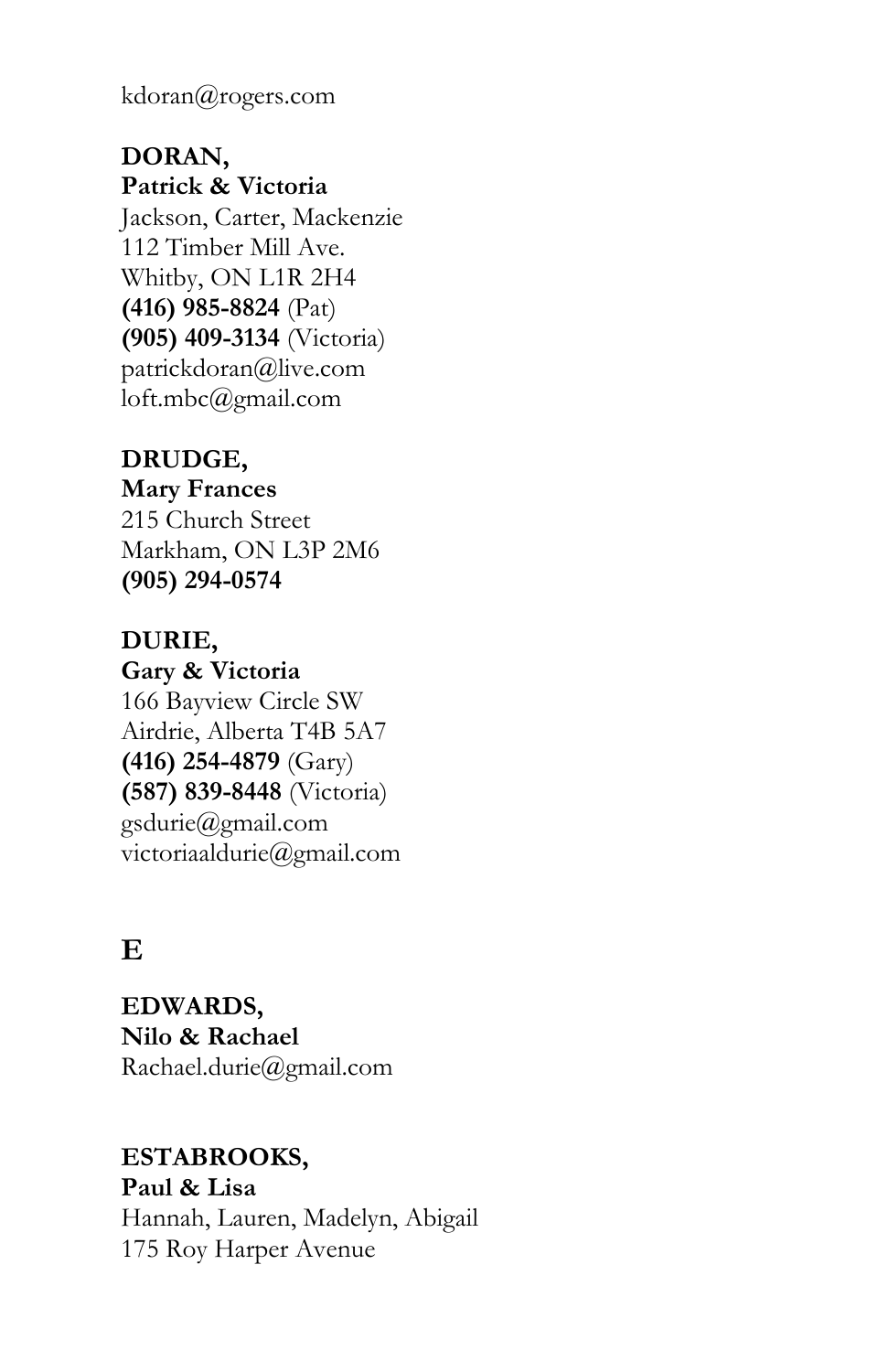Aurora, ON L4G 0V8 **(905) 726-2698 (416) 697-7738** Paul paul\_estabrooks@hotmail.com; lisaestabrooks4@gmail.com

### **F**

**FABBRO, John & Helen** 32 Ambrose Court Markham, ON L3P 4N3 **(905) 471-4710** jfabbro@sympatico.ca hfabbro@sympatico.ca

**FAGAN, Gary & Lois** 1 Grove Road Markham, ON L3P 4M2 **(905) 471-6410** loismfagan@hotmail.com

**FENSKE, Joy (647) 885-4214** mobile 208 Old Divide Rd Salt Spring Island, BC V8K 2G7 atinuj29@hotmail.com

**FERGUSON, Consuela**  Chartwell Woodhaven Residence 380 Church St, Room 202 Markham, ON L6B 1E1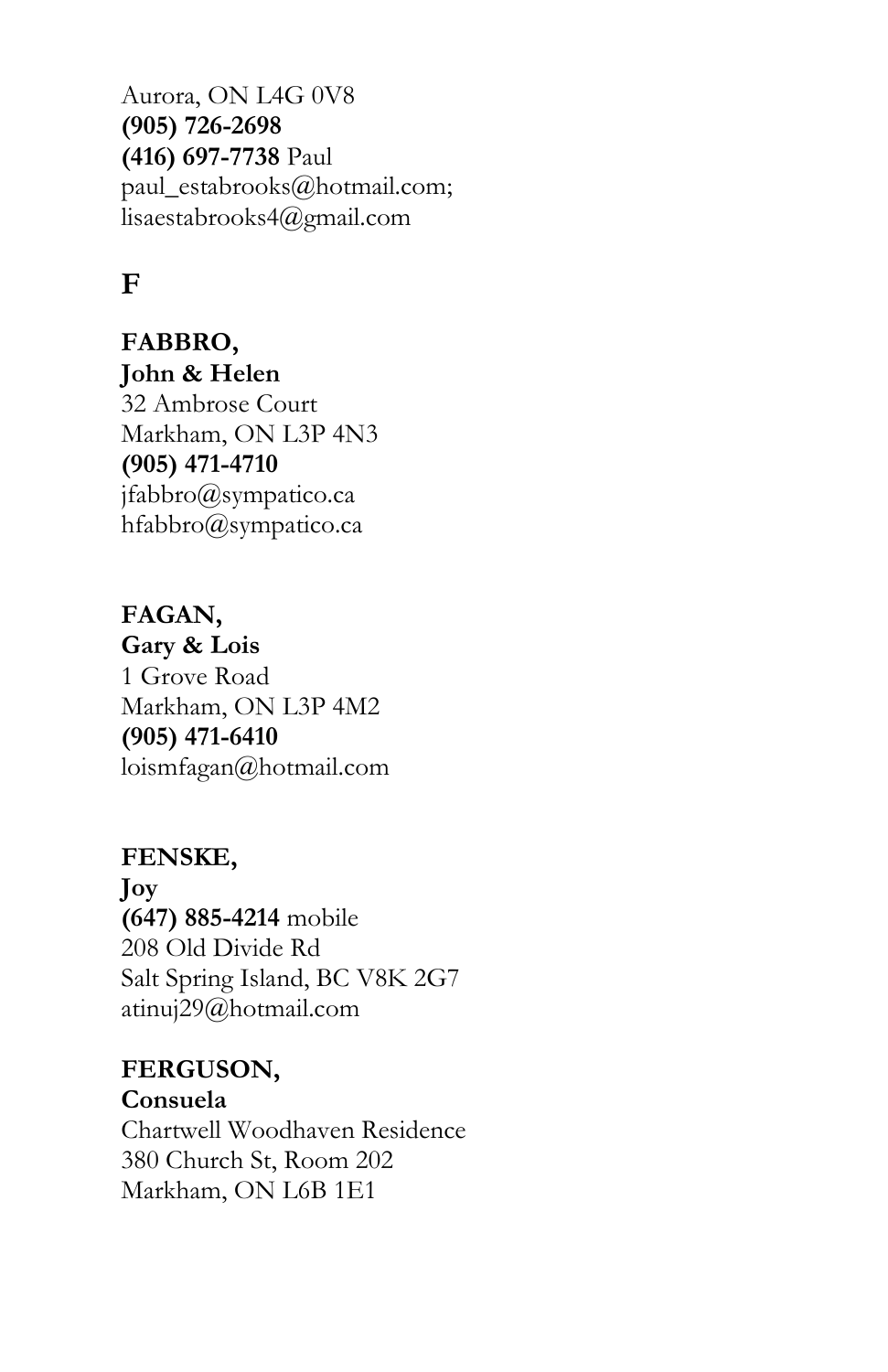**FRANEY, Declan & Wendy** 514 Henry Street Whitby, ON L1N 5C7 **(905) 493-2554** franfam@live.ca

**FRONTE, Sam & Stephanie** Joshua 3 Littleleaf Crescent Markham, ON L3S 4E9 **(647) 242-6331** [sam.fronte@yahoo.com](mailto:sam.fronte@yahoo.com)

### **G**

**GILL, Bev** Sunnybrook Hospital 2075 Bayview Avenue, "K Wing" 2 West, Rm 33 Toronto, ON M4N 3M5 **(905) 474-9375**

**GOODE, Ken & Betty**  2 Raymerville Unit 316 Markham, ON L3P 7N7 **(289) 554-2413** Kenandbetty13@gmail.com

**GUARIN, Sebastian & Andrea (647) 763-7718** andreabarcoramirez@icloud.com sebastian.guarin06@gmail.com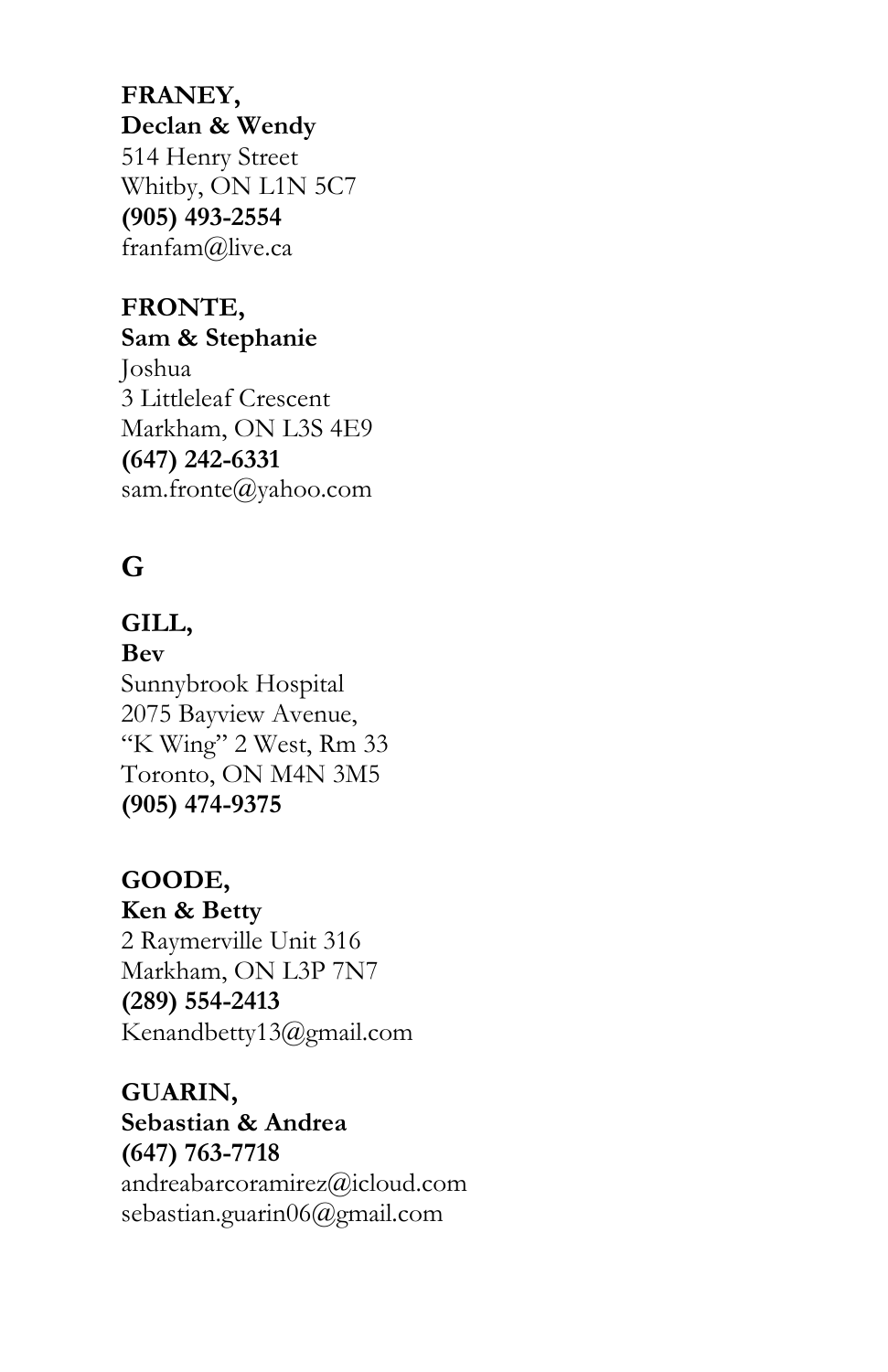### **H**

### **HALL, Robert & Becky** 4 Fieldstone Walk New Hamburg, ON N3A 2E9 hall41@sympatico.ca

### **HAWTHORNE,**

**Ethna**  23 Second Street, Unit 273 Unionville, ON L3R 5K5 **(905) 940-6886** ethna273@gmail.com

### **HOOVER,**

### **Barry & Carolyn** 44 Wootten Way S Markham, ON L3P 3J1 **(905) 294-8595** bwhoover@bell.net choover905@gmail.com

### **HOUGHTON, Glen**

80 The Boardwalk Way Unit 416 Markham, ON L6E 1B8 **(289) 554-4236** [glenahoughton@icloud.com](mailto:glenahoughton@icloud.com)

### **I**

**ISHMAEL Sumintra (Guytri)**  10 Hamilton Hall Drive Markham, ON L3P 2P4 **(647) 391-4519**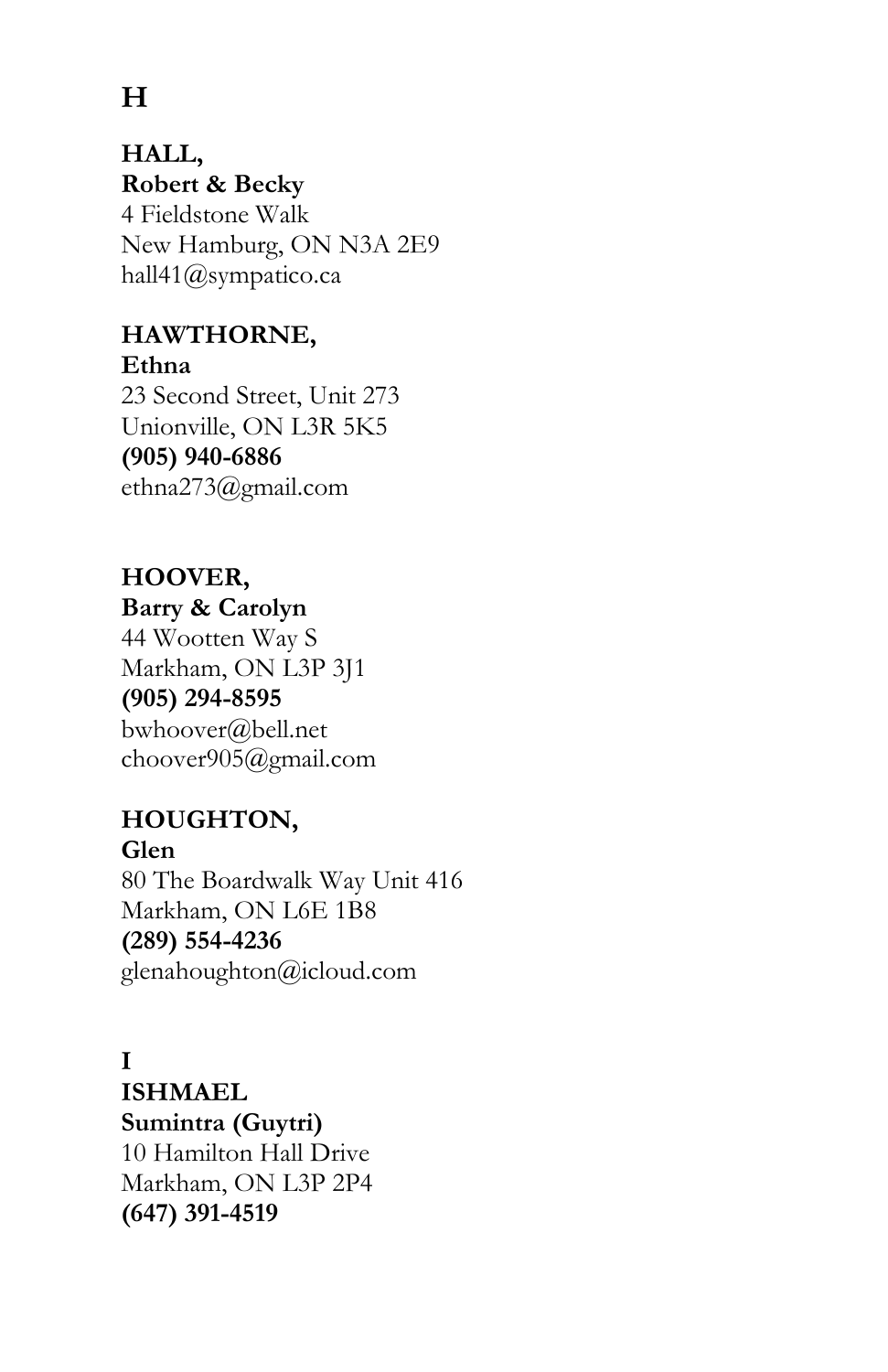**J**

**JENKINS, Iwan & Kimberly Rowe** 201 Walkerville Road Markham, ON L6B 1B9 **(905) 472-3954** iwan@kixx.to kimberly.rowe@dxc.com

**JENKINS, Sandy & Janie** 86 Senator Reesor's Drive Markham, ON L3P 3E5 **(905) 294-4424** alexjenkins@rogers.com

### **K**

**KAMANGA, Nancy** 34 Richwood Drive Markham ON L3P 3Y6 **(905) 471-4688** [nan.kamanga@gmail.com](mailto:nan.kamanga@gmail.com)

**KERR – TEH Richard & Christina Teh** 100 Parkway Avenue Markham, ON L3P 2H2 **(416) 434-4179** Richard **(416) 577-5681** Christina christina.theedge@gmail.com briarfinancial@live.ca

#### **KIRKPATRICK,**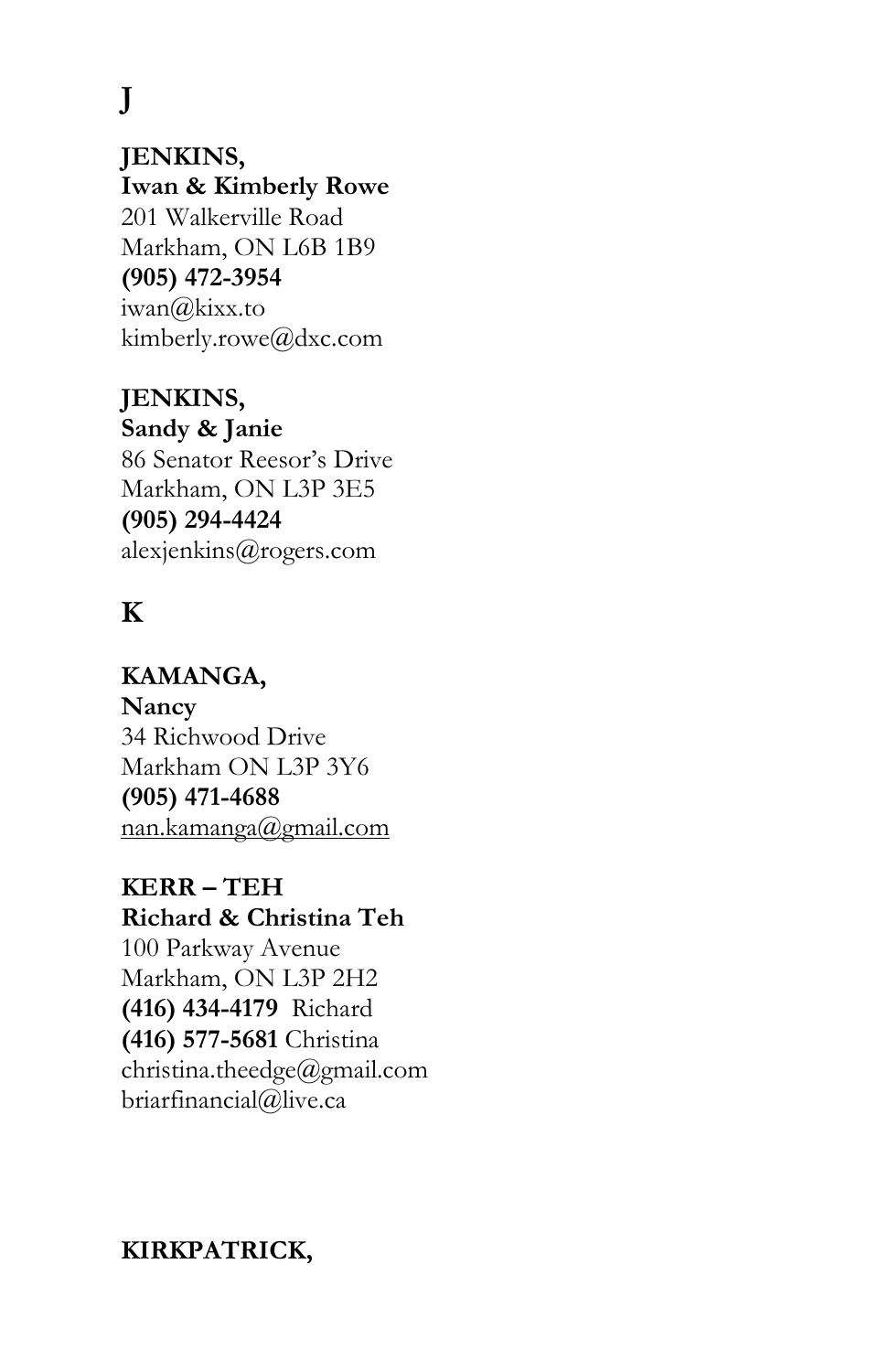### **Joan**

Bloom Stouffville 135 Mostar Street Suite 524 Whitchurch-Stouffville, ON L4A 4X6 **(365) 552-0197**

### **KHIATANI,**

**Samuel**

100 Parkway Avenue Markham, ON L3P 2H2 **(289) 272-4281** John3161@live.com

### **KORRAPULO,**

**Joel & Jon** 82 Genevere Road Markham, ON L3S 4V2 **(437) 987-7220** joel.korrapolu@gmail.com jonathan.korrapolu7@gmail.com

### **KWAN**

**Enoch & Jill** 34 Dewberry Dr Markham, ON L3S 2S1 **(905) 471-1945** enkwan@gmail.com cyjillkwan@gmail.com

### **KO, LU**

**Ray & Soah** 142 Country Glen Road. Markham, ON L6B 1B5 **(647) 971-9079** soahlu@gmail.com motoray\_ko@yahoo.ca

### **L**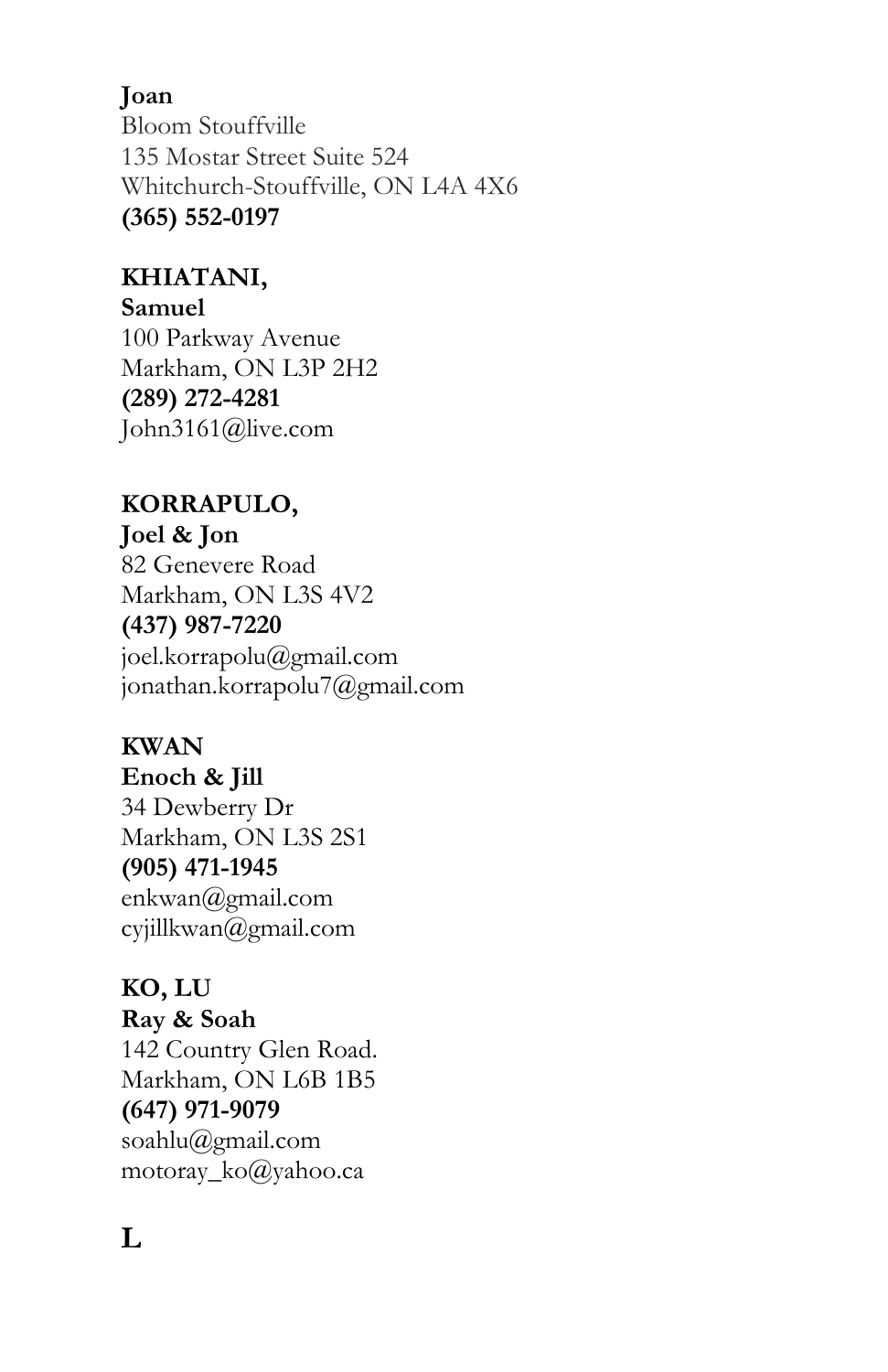**LAKE, Jeff & Barb** 21 Rouge Street Markham, ON L3P 1K7 **(416) 895-9314** Barbaralake11@gmail.com

**LEWIN, Gregory & Carlene** Luke, Dominic 55 Ferncliff Crescent Markham, Ontario L3S 4N6 **(437) 240-7551** Gregory **(647) 528-7270** Carlene gregoryllwn@gmail.com carlenelwn@gmail.com

### **M**

**MARTINEZ Miguel & Grace** Axel, Jonathan 7 Wagon Works Street Markham ON L6B 1C9 **(416) 820-2945** cabadas1517@gmail.com

#### **McGEE,**

**Pat** 25 Austin Drive PH-16 Unionville, ON L3R 8H4 **(416) 301-6217** pamcgee@rogers.com

### **McHUGH,**

**Bob & Nettie**

85 The Boardwalk Way Unit 411 Markham, ON L6E 1B9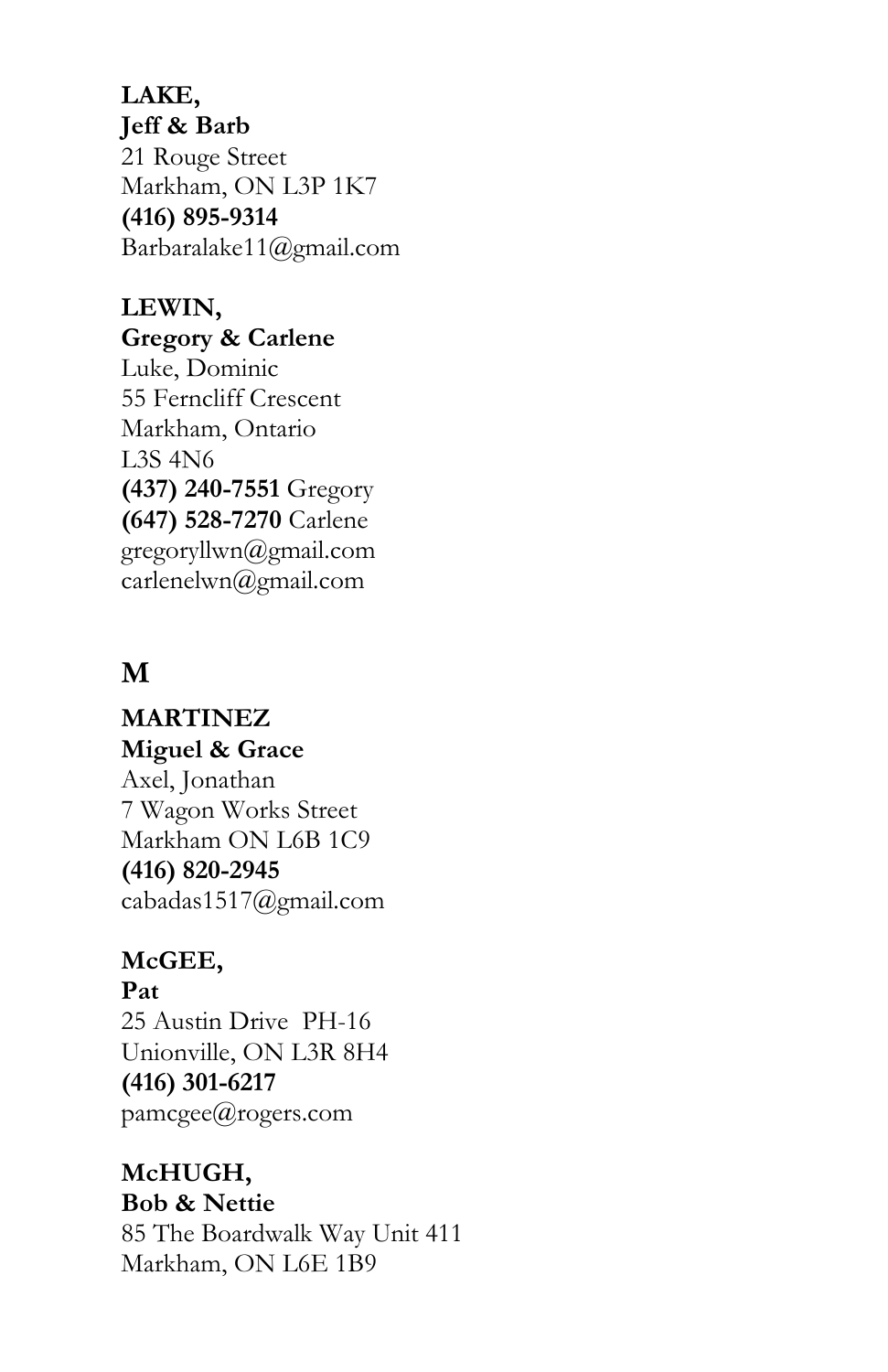**(905) 472-6367** bobfmchugh@gmail.com

### **McCURDY - ROWE**

**Chris & Laura Rowe**

Rowen, Jillian 93 Northvale Road Markham, ON L6B 1H5 **(905) 472-0492** lauralynnrowe@hotmail.com

#### **MCDONALD,**

**Paul & Kaitlyn** 36 Raylawn Crescent Georgetown Ontario, L7G 4M8 **(519) 860-4263** kaitlyn.mcdonald.is@gmail.com pauljkerriganis@gmail.com

**MILLIGAN, Valerie** 7 Coulson Ct Markham, ON L3P 6G7 **(905) 472-9130** vmilligan@rogers.com

### **MOSES**

**Selina** 190 Featherstone Avenue, Markham On L3S 4J4 **(905) 471-0487 (647) 884-0083** ftigyp@gmail.com

**MOOLMAN, Debbie & Carl (647) 531-8607** m04deb@gmail.com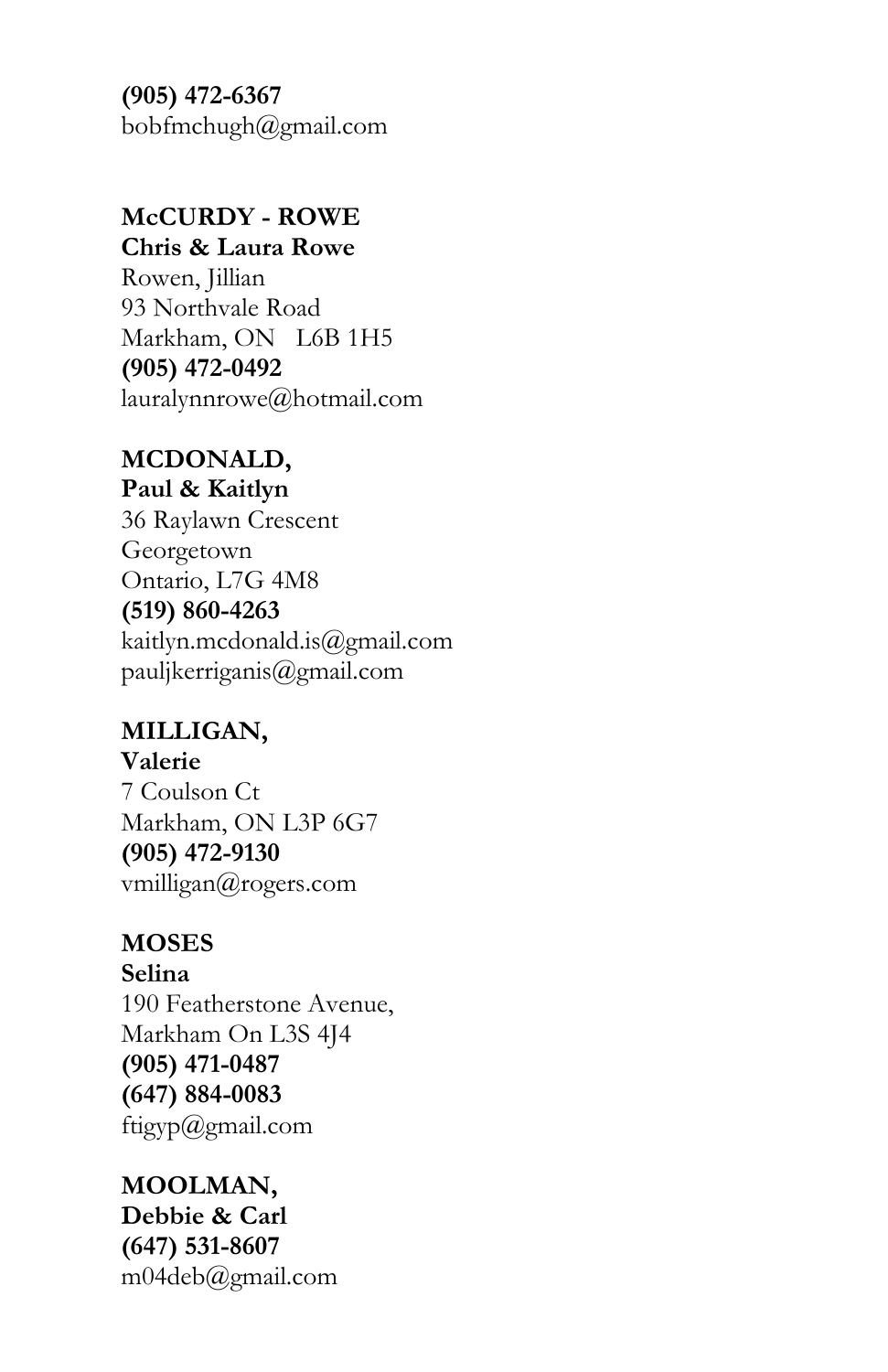### **N**

**NORMAN, Bill & Chris** 49 Sir Bedevere Place Markham, ON L3P 2W5 **(416) 655-2554 (Bill) (416) 991-7524 (Chris)** bnorman0469@rogers.com

### **O**

**OBREGON, Brayan (437) 779-2497** brayanobregon1997@gmail.com

**OLANIYAN, Esther (647) 354-3557** adebimpeolaniyan@yahoo.com

**OYEDEMI, Niran & Funke** Tofe, Morayo 339 Blue Grass Blvd, ON Richmond Hill, ON L4C 3H3 **(647) 906-5274** Niran **(437) 244-8971** Funke [funcareoyedemi@gmail.com](mailto:funcareoyedemi@gmail.com) niranoye12@gmail.com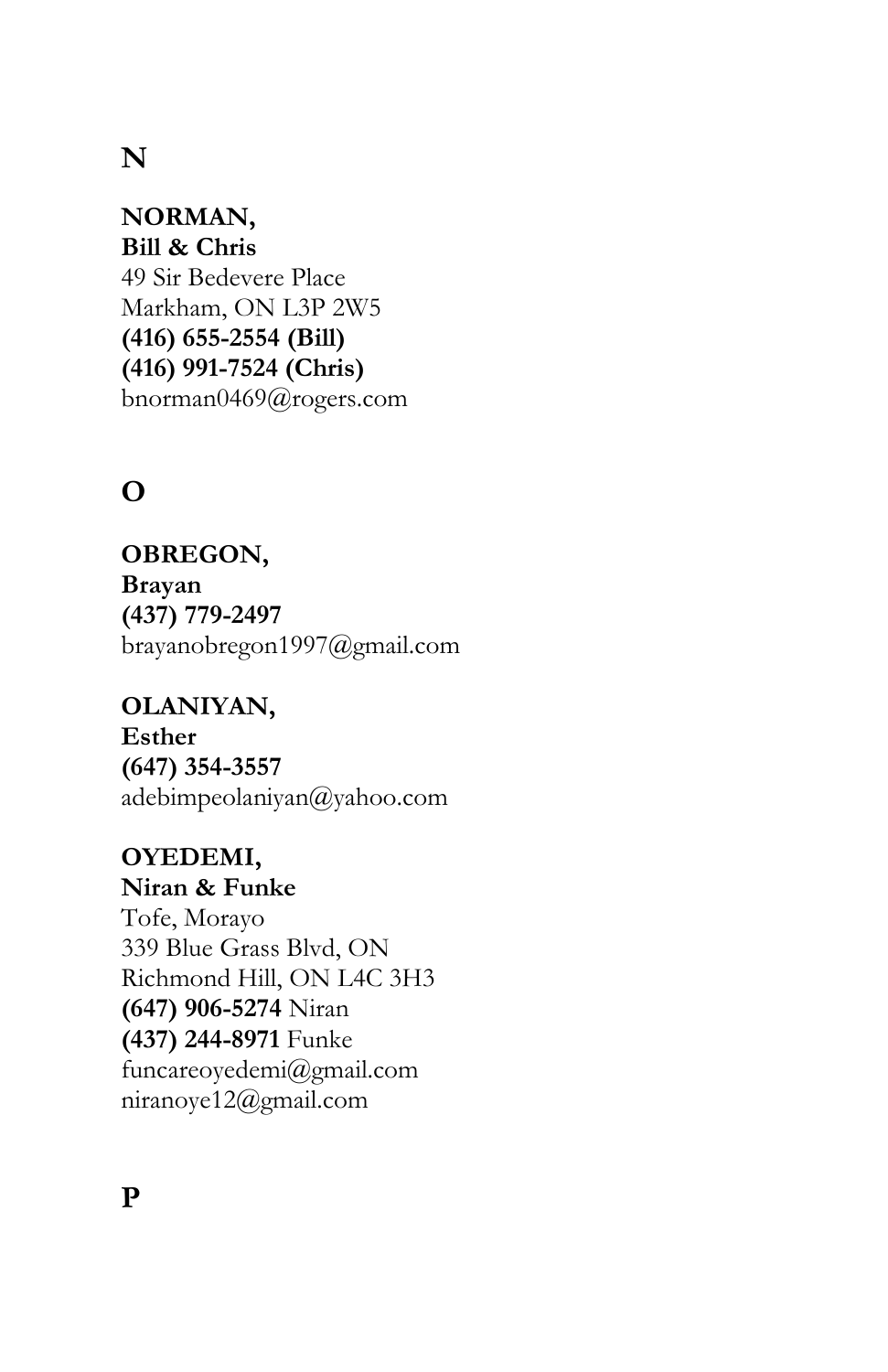**PALMERI - TORO Marco, Fabiola Toro** Sara 21 Mitchell Avenue Brampton ON L6Z 1H2 **(647) 575 9510 (Marco) (647) 575 9580 (Fabiola)** [palmerimusic@gmail.com](mailto:palmerimusic@gmail.com) fabiola.toro.s@gmail.com

### **PHINNEMORE,**

**Jean** 9 Sir Kay Drive Markham, ON L3P 2Y9 **(905) 471-5027** sirkay@rogers.com

#### **PRODGER, Claire**

Joshua 49 Forestbrook Drive Markham, ON L6B 0C6 **(905) 554-4181** theprodg@rogers.com

#### **PRODGER, Colin & Millicent**

74 Pringle Avenue Markham, ON L3P 2P4 **(905) 294-2247** colinprodger@rogers.com

### **R**

 **RATTRAY, Janet** 68 Main Street N. Unit 218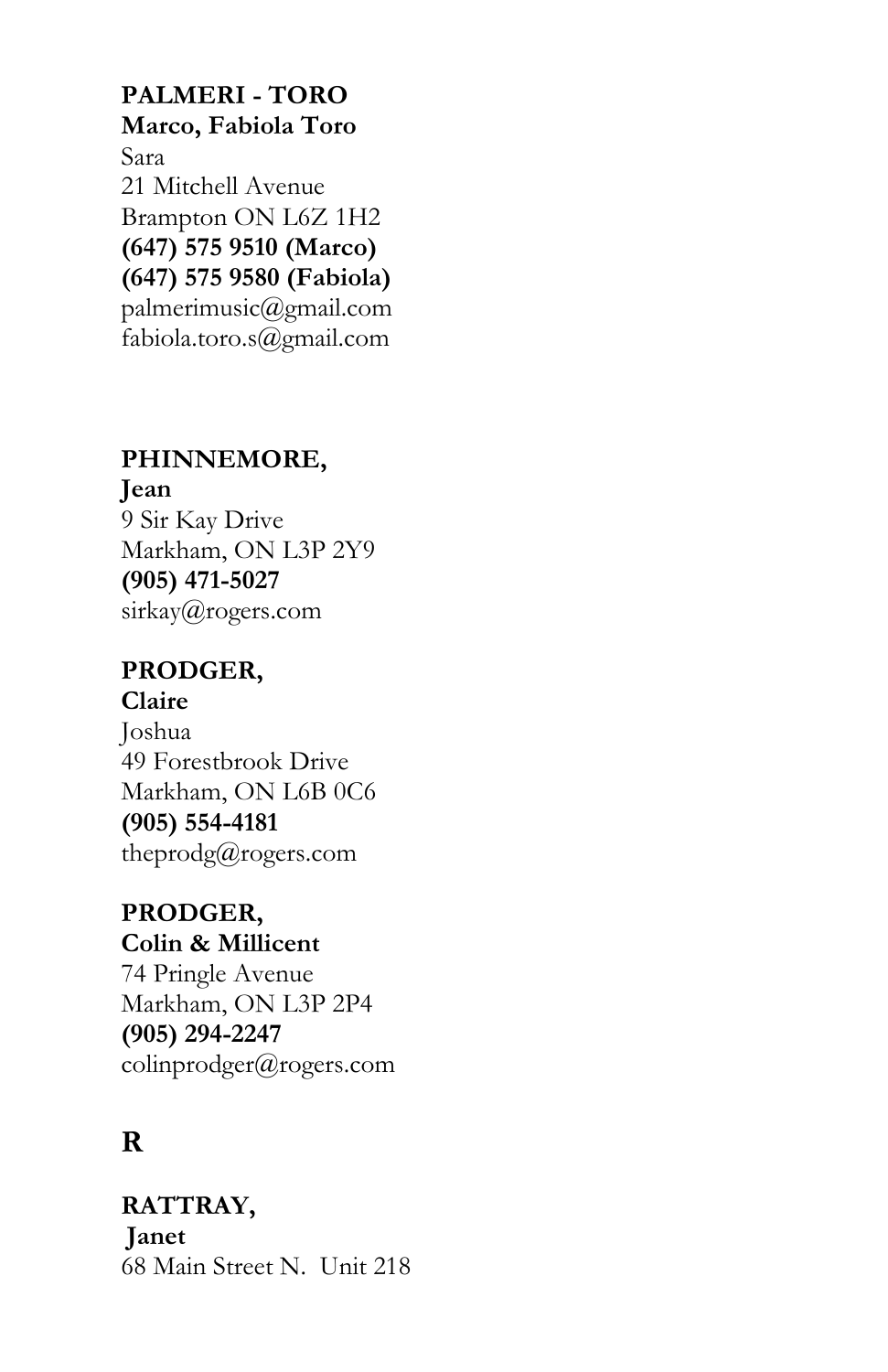Markham, ON L3P 0N5 **(416) 399-9234** jrattray@rogers.com

### **RILEY**

**John & Heidi**

Rachel, Hannah, Esther, Noah 2 Pingel Road Markham, ON L6B 1B7 **(905) 471-5173** john@rileyswindowcleaning.com heidiriley@sympatico.ca [rrcriley@gmail.com](mailto:rrcriley@gmail.com) [hjeanriley@gmail.com](mailto:hjeanriley@gmail.com) eroseriley@gmail.com

### **RILEY**

**Rena** 38 Swansea Rd, Unionville, ON L3R 5K2 Unit 226 **(905) 471-5744**

### **RUMBLE,**

### **Craig**

Braelyn 6 Richard Underhill Avenue Stouffville, ON L4A 0J2 **(905) 591-2827** pastor@markhambaptist.org braelynrumble@hotmail.com

### **S**

 **SARGENT, Brian** 14 Dublin St, Unit 1E Markham ON L3P1M7 bksarge@outlook.com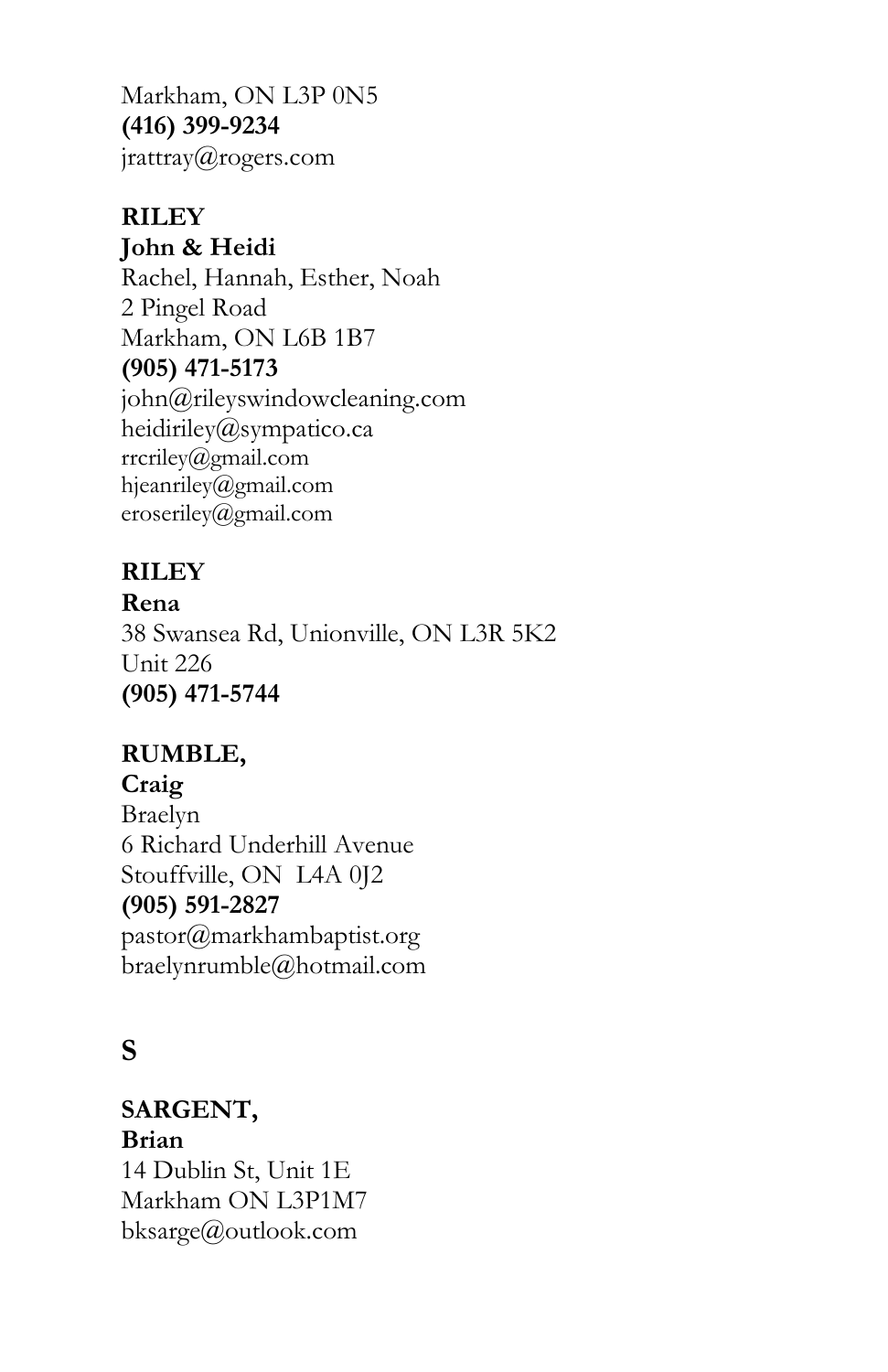#### **SAINTUS, Fenol & MATADI, Lauret**

 Kristen, Nathan 37 Andriana Crescent Markham, ON L6B 0C9  **(905) 209-0315** lmatadi@hotmail.com

### **SEBIAL,**

**Frank & Liezl**  Sean-Michael, Baron, Gavin, Francheska 161 Trothen Circle Markham, ON L3P 4H4 **(905) 554-2923** liezl\_m23@hotmail.com fssebial@outlook.com

### **SERIO,**

**Tony & Elisabet** Carmela, Stefania, Antonio 2970 Bur Oak Avenue Markham, ON L6B 1B6 **(647) 554-5044** Tony **(647) 544-5044** Elisabet antonioserioc@icloud.com elisabetdeserio@icloud.com carmelaiserioc@gmail.com stefaniaserioc@gmail.com

### **SOLTAU,**

#### **Tony & Karen**

Melanie, Victoria 41 Living Court Courtice, ON L1E 2V6 **(416) 710-4813** ksoltau76@gmail.com tony.soltau@gmail.com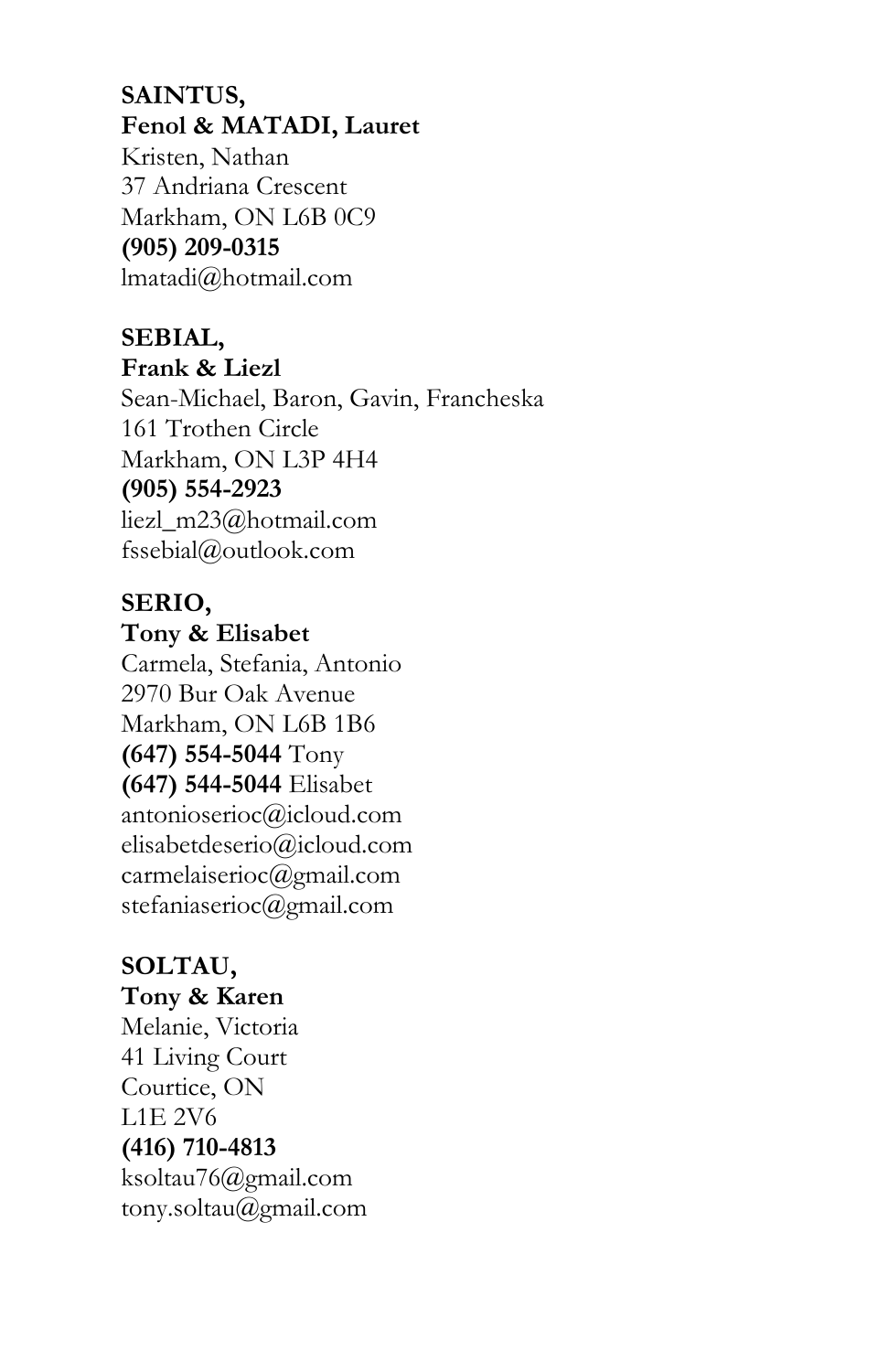#### **STEVENS, Paul & Sheila**

Alexander 74 Tormore Drive Richmond Hill, ON L4C 3N5 **(416) 564-4377** Paul **(416) 564-4277** Sheila sheilastevens@rogers.com chaplainpaul@rogers.com stevens.alexander98@gmail.com

### **SUBRAMANIAM,**

**Angeline**  89 South Town Centre Boulevard Unit 8-1003 Markham, ON L6G 0E8 **(647) 866-5637** angisubra@gmail.com

### **T**

 **TABARES Felipe & Karen** Martin, Tomas Sofia (Karen's sister) 560 Cornell Centre Blvd Markham, ON L6B 0Y7  **(647) 787-1353 (647) 781-6470** [felipetabaresq@hotmail.com](mailto:felipetabaresq@hotmail.com) ksarmiento90@icloud.com

 **TODD Andy & Betty Lou** 25 Timbermill Crescent Markham, ON L3P 6Y1  **(905) 294-1726**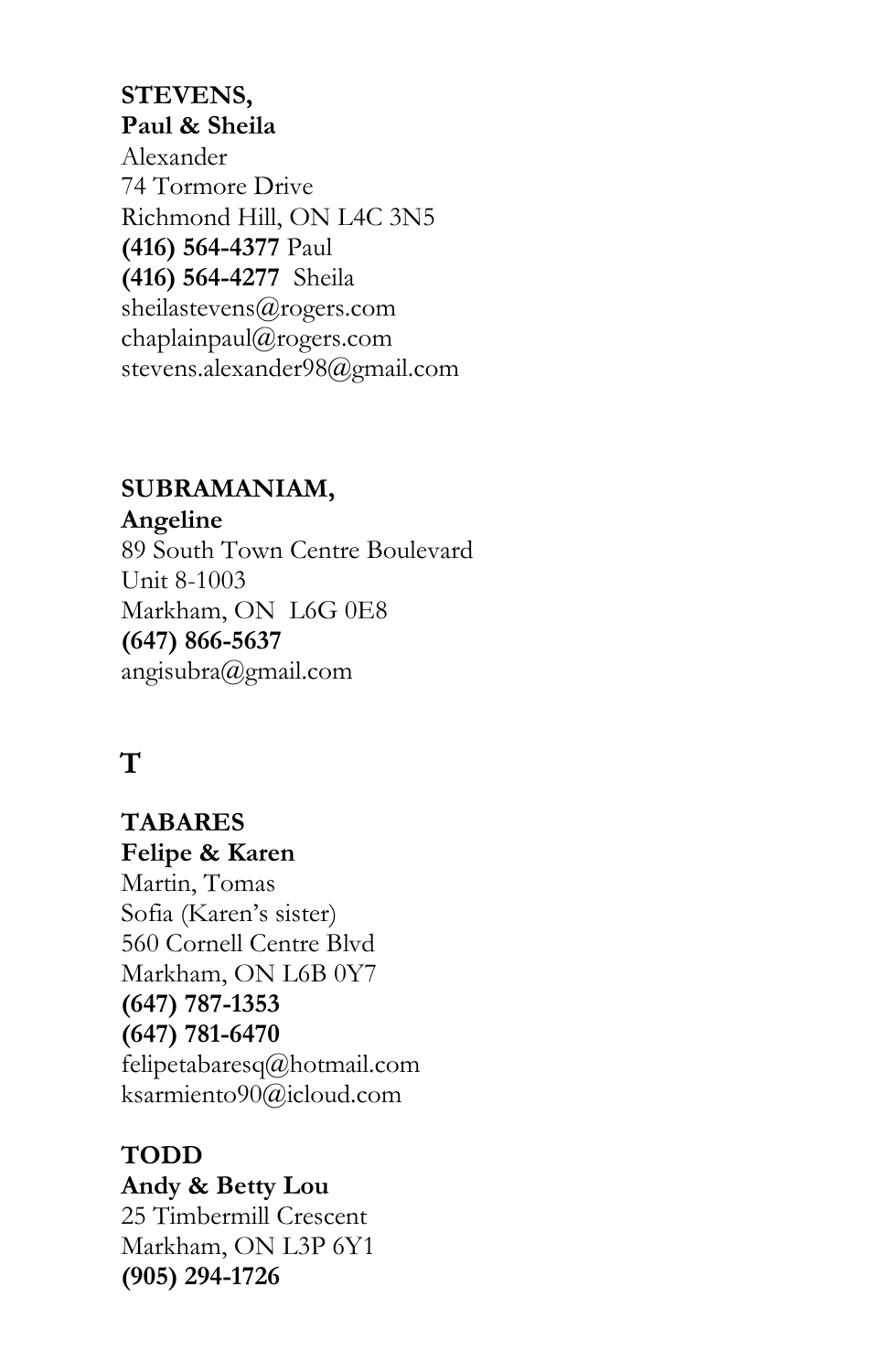### **V**

#### **VALDEZ, Abraham**

Elisama, Abraham (Jaan) 3 Talisman Crescent Markham, ON L3P 2C8 abrahamvaldezm1973@gmail.com elisama9109@gmail.com abrahamvaldezf@gmail.com

#### **VEGA, David & Alexandra**

Camilo, Matthew, Annie 2932 Bur Oak Avenue Markham, ON L6B 1E5 **(905) 201-7759 (647) 580 7759** (Camilo) **(647) 270-7759** (Alexandra) davidvega@rogers.com matthew55vega@gmail.com camilo55@rogers.com annie55vega@gmail.com

### **W**

**WALDRON, Marion** 25 Austin Dr. Suite 127 Unionville ON L3P 8H4 **(905) 294-5181** [TTTAD@sympatico.ca](mailto:TTTAD@sympatico.ca)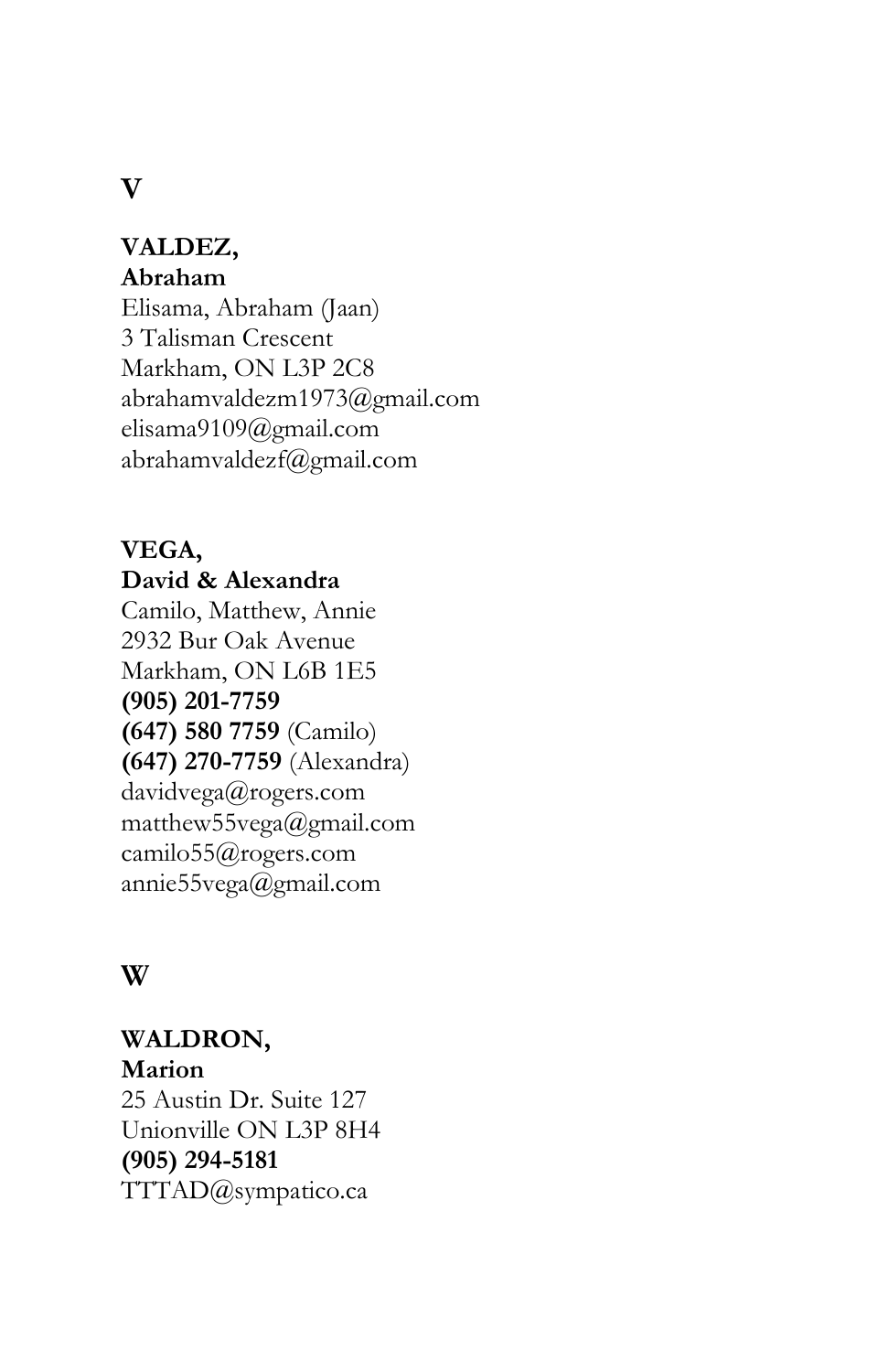### **WESTELL,**

**Holly & Emily**

Charlotte 989 Eglinton Ave West Toronto, ON M6c 2C6 **(416) 886-9894** (Holly) **(647) 881-1016** (Emily) holly\_westell@hotmail.com

**WILLIAMS,**

**Gary & Sandra**

20 Blue Ridge Trail RR 3 Stouffville, ON L4A 2L4 **(905) 642-4226** [Sandra20brt@gmail.com](mailto:Sandra20brt@gmail.com)

### **WILLIAMS,**

**George & Karen** 41 Lindisfarne Way Markham, ON L3P 3X1 **(905) 294-4313** g-k\_williams@bell.net

### **WINTER,**

**Wayne & Alison** 85 The Boardwalk Way Unit 219

Markham, ON L6E 1B9 **(905) 472-9766** Wrwinter09@icloud.com

### **WRIGHT,**

**Bob & Liz** 22 Drakefield Road Markham, ON L3P 1G5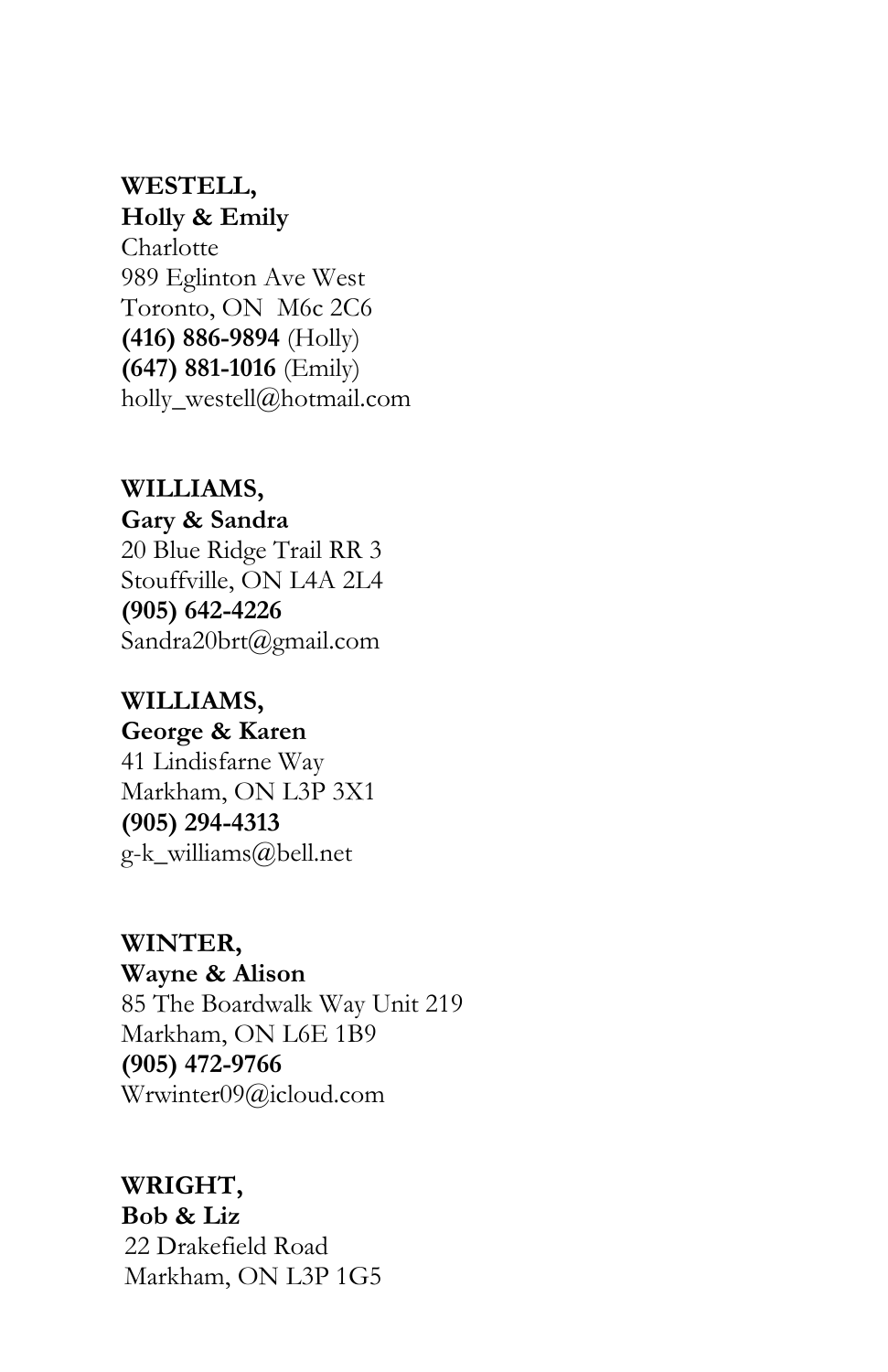**(905) 294-3548**

lizwright50@ hotmail.com

### **Y**

**YU, David & Christine** Eric, Claire 15 Raven Cross Avenue Markham L6B 0W5 [Wangxiaoyu807@hotmail.com](mailto:Wangxiaoyu807@hotmail.com)

### **Z**

**ZULIANI, Michael & Claire** Thomas 78 Rougehaven Way Markham, ON L3P 7W5 claireczuliani@gmail.com **(416) 420-9374**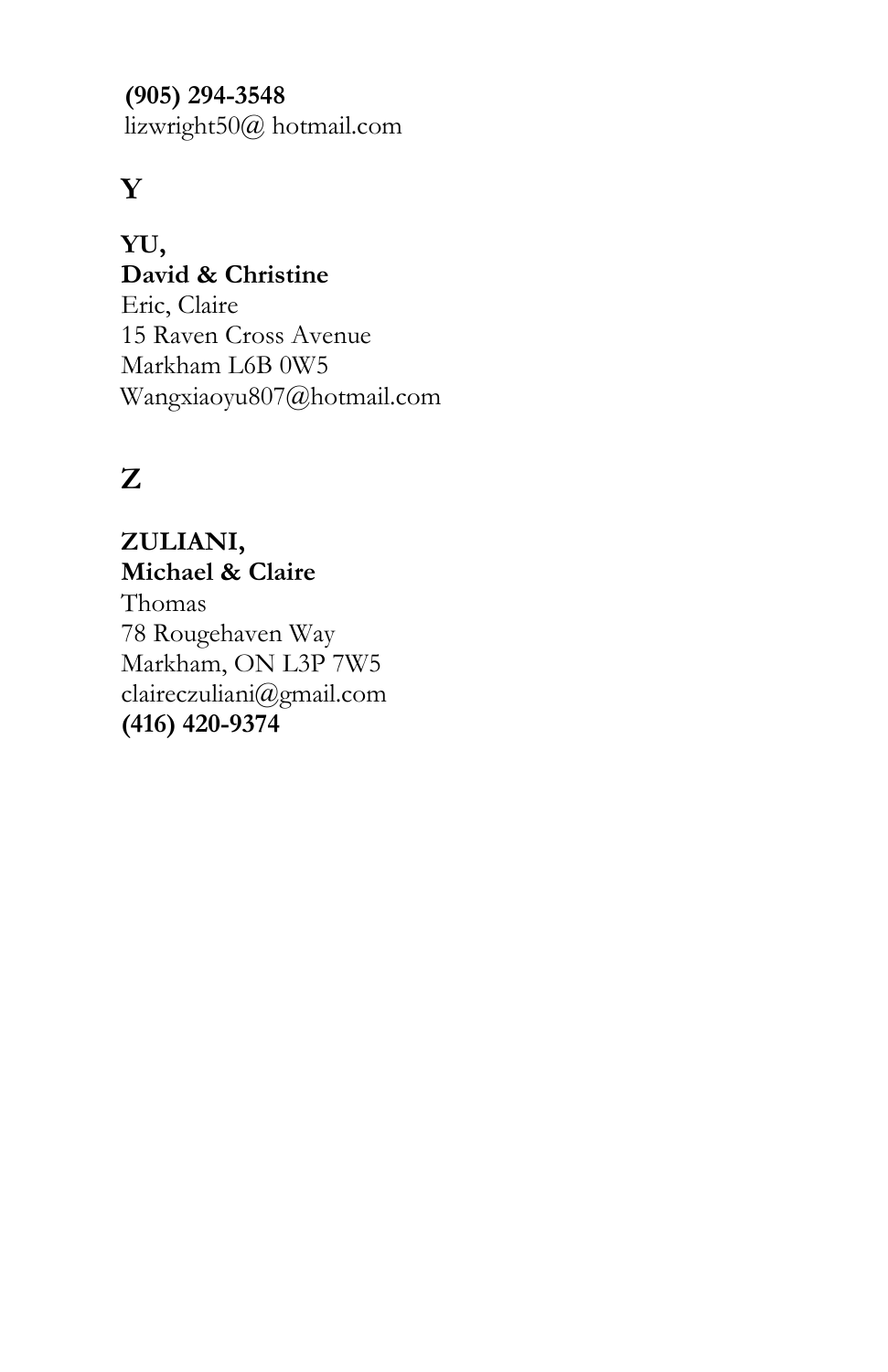# **NOTES**